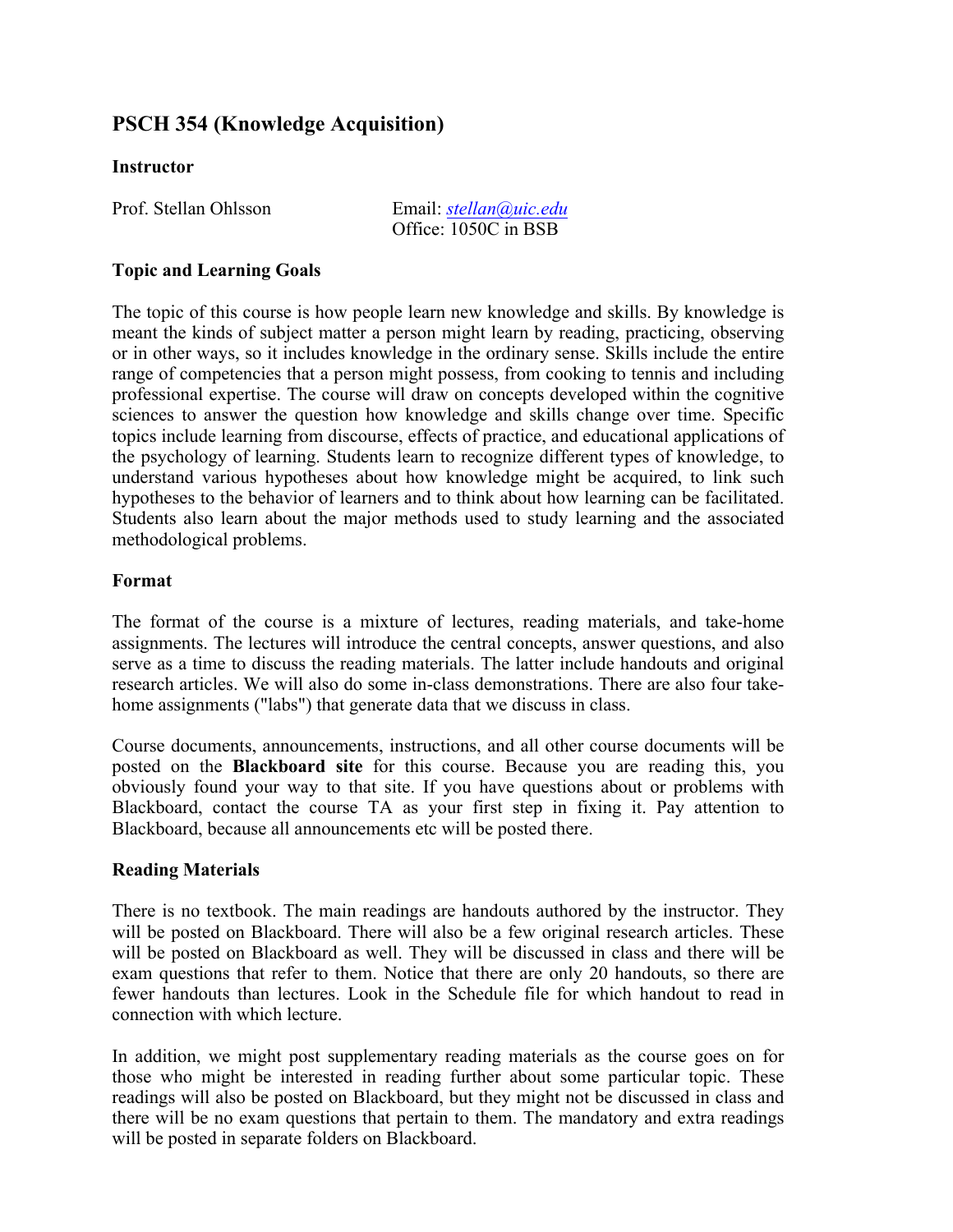### **Take-Home Exercises ("Labs")**

The major activity outside class is to participate in demonstration experiments (a.k.a. labs). You will receive detailed instructions about what to do for each lab on the Blackboard site under "Assignments." There are four such experiments altogether. For each, you download an instruction booklet from the Blackboard site. The booklet is selfexplanatory; you follow the instructions and then turn in the data sheet that comes with the booklet to the instructor. The TA will enter the data into a data file and do some analyses; we then discuss the results in class.

#### **Examinations**

There will be two "mid-term" examinations, at the end of the  $5<sup>th</sup>$  and  $10<sup>th</sup>$  weeks, respectively, and one final examination. The final exam consists of three parts. The first part of the final covers the same material as the first mid-term and so serves as a make-up opportunity for that exam; the second part of the final likewise consists of questions covering the same material as the second mid-term. The third part of the final covers the material discussed in the last third of the semester. Details of when and where to take the final exam will be posted on the Blackboard site.

Each of the exams consists of multiple choice questions. There will be 20 questions on each of the two mid-terms. The questions are worth 1 point each, for a total of 20 points. The final exam will have three parts, each with 20 questions, for a total of 60 questions. The first part of the final covers the same content as the first mid-term, the second part the same content as the second mid-term, and the third part covers what you study in the last five weeks after the second mid-term. Parts one and two of the final exam serves as make-up opportunities for mid-terms 1 and 2.

The relation between the mid-terms and the final exam are handled as follows: Your score on the first part of the course is *either* your score on the first mid-term *or* your score on the first part of the final, *whichever is highest*. Likewise for the second part of the final. This means that you can't loose by trying to improve your score.

Neither the mid-terms nor the final exam are mandatory. In particular, you can choose which section(s) of the final exam you want to take. If you do well on one of the midterms, you can ignore the corresponding part of the final, turning the final from a cumulative to a non-cumulative exam.

### **Grading**

The grading system is simple: You earn points for every take-home lab you participate in as well as on the exams, and the sum of your points at the end of the semester determines your grade.

There are no other activities that earn points over and above those that are described in this syllabus; no "extra credit" activities.

See the table on the next page for what each activity is worth in terms of points, and the grading scale. Notice that the grading scale is in terms of *points earned*, not *percentage points*. A 85 cut-off point refers to 85 points earned, not 85 % of 130.